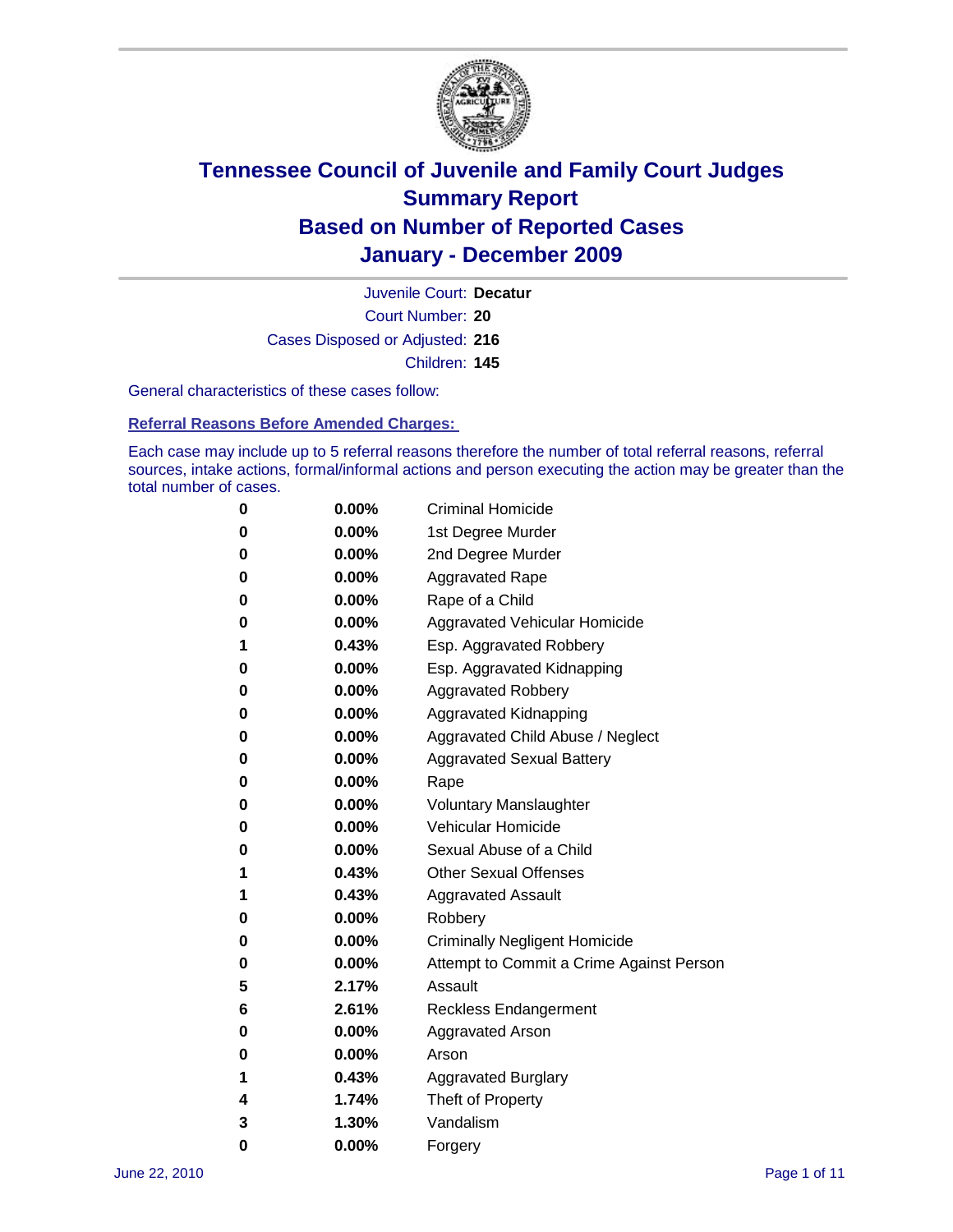

Court Number: **20** Juvenile Court: **Decatur** Cases Disposed or Adjusted: **216** Children: **145**

#### **Referral Reasons Before Amended Charges:**

Each case may include up to 5 referral reasons therefore the number of total referral reasons, referral sources, intake actions, formal/informal actions and person executing the action may be greater than the total number of cases.

| 0  | 0.00%    | <b>Worthless Checks</b>                                     |
|----|----------|-------------------------------------------------------------|
| 0  | 0.00%    | Illegal Possession / Fraudulent Use of Credit / Debit Cards |
| 0  | 0.00%    | <b>Burglary</b>                                             |
| 0  | 0.00%    | Unauthorized Use of a Vehicle                               |
| 0  | 0.00%    | <b>Cruelty to Animals</b>                                   |
| 0  | 0.00%    | Sale of Controlled Substances                               |
| 1  | 0.43%    | <b>Other Drug Offenses</b>                                  |
| 8  | 3.48%    | <b>Possession of Controlled Substances</b>                  |
| 0  | 0.00%    | <b>Criminal Attempt</b>                                     |
| 0  | 0.00%    | Carrying Weapons on School Property                         |
| 0  | 0.00%    | Unlawful Carrying / Possession of a Weapon                  |
| 3  | 1.30%    | <b>Evading Arrest</b>                                       |
| 0  | 0.00%    | Escape                                                      |
| 1  | 0.43%    | Driving Under Influence (DUI)                               |
| 5  | 2.17%    | Possession / Consumption of Alcohol                         |
| 0  | 0.00%    | Resisting Stop, Frisk, Halt, Arrest or Search               |
| 0  | 0.00%    | <b>Aggravated Criminal Trespass</b>                         |
| 1  | 0.43%    | Harassment                                                  |
| 0  | 0.00%    | Failure to Appear                                           |
| 0  | 0.00%    | Filing a False Police Report                                |
| 0  | 0.00%    | Criminal Impersonation                                      |
| 0  | 0.00%    | <b>Disorderly Conduct</b>                                   |
| 0  | 0.00%    | <b>Criminal Trespass</b>                                    |
| 0  | 0.00%    | <b>Public Intoxication</b>                                  |
| 0  | 0.00%    | Gambling                                                    |
| 36 | 15.65%   | <b>Traffic</b>                                              |
| 1  | 0.43%    | <b>Local Ordinances</b>                                     |
| 4  | 1.74%    | Violation of Wildlife Regulations                           |
| 0  | $0.00\%$ | Contempt of Court                                           |
| 0  | 0.00%    | Violation of Probation                                      |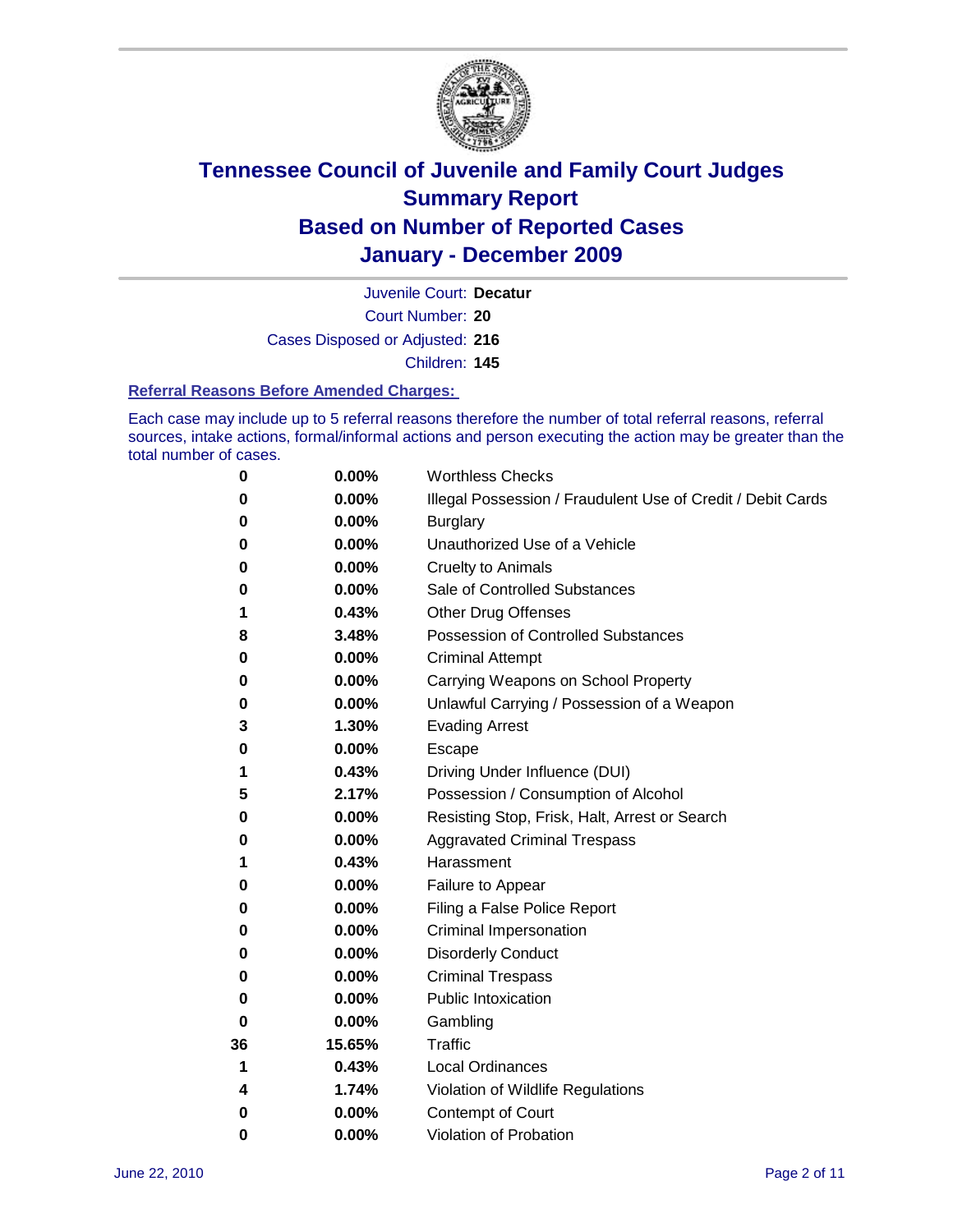

Court Number: **20** Juvenile Court: **Decatur** Cases Disposed or Adjusted: **216** Children: **145**

#### **Referral Reasons Before Amended Charges:**

Each case may include up to 5 referral reasons therefore the number of total referral reasons, referral sources, intake actions, formal/informal actions and person executing the action may be greater than the total number of cases.

| 230      | 100.00%         | <b>Total Referrals</b>                 |
|----------|-----------------|----------------------------------------|
| 0        | 0.00%           | Other                                  |
| 0        | 0.00%           | <b>Consent to Marry</b>                |
| 0        | $0.00\%$        | <b>Request for Medical Treatment</b>   |
| 1        | 0.43%           | <b>Child Support</b>                   |
| 0        | $0.00\%$        | Paternity / Legitimation               |
| 6        | 2.61%           | Visitation                             |
| 20       | 8.70%           | Custody                                |
| 1        | 0.43%           | <b>Foster Care Review</b>              |
| 26       | 11.30%          | <b>Administrative Review</b>           |
| 6        | 2.61%           | <b>Judicial Review</b>                 |
| 0        | 0.00%           | Violation of Informal Adjustment       |
| 0        | $0.00\%$        | <b>Violation of Pretrial Diversion</b> |
| 1        | 0.43%           | Termination of Parental Rights         |
| 33       | 14.35%          | Dependency / Neglect                   |
| $\bf{0}$ | $0.00\%$        | <b>Physically Abused Child</b>         |
| 0        | 0.00%           | Sexually Abused Child                  |
| 0        | $0.00\%$        | Violation of Curfew                    |
| $\bf{0}$ | $0.00\%$        | Violation of a Valid Court Order       |
| $\bf{0}$ | 0.00%           | Possession of Tobacco Products         |
| 0        | $0.00\%$        | Out-of-State Runaway                   |
|          | 0.43%           | Truancy<br>In-State Runaway            |
| 9<br>44  | 3.91%<br>19.13% | <b>Unruly Behavior</b>                 |
|          | $0.00\%$        | Violation of Aftercare                 |
| 0        |                 |                                        |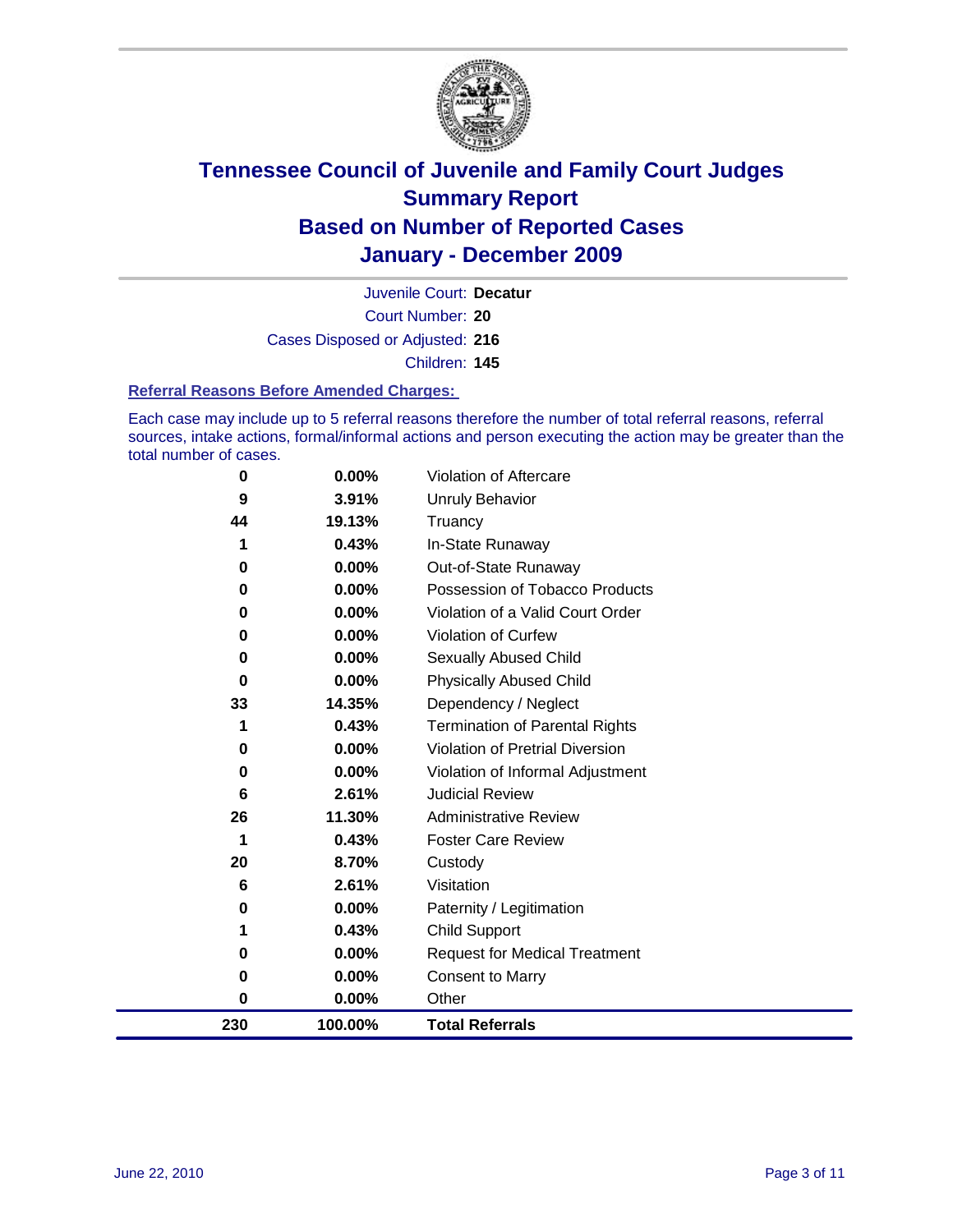

| Juvenile Court: Decatur    |                                 |                                   |  |
|----------------------------|---------------------------------|-----------------------------------|--|
|                            | <b>Court Number: 20</b>         |                                   |  |
|                            | Cases Disposed or Adjusted: 216 |                                   |  |
|                            |                                 | Children: 145                     |  |
| <b>Referral Sources: 1</b> |                                 |                                   |  |
| 76                         | 33.04%                          | Law Enforcement                   |  |
| 38                         | 16.52%                          | Parents                           |  |
| 12                         | 5.22%                           | Relatives                         |  |
| 0                          | 0.00%                           | Self                              |  |
| 0                          | 0.00%                           | School                            |  |
| 0                          | 0.00%                           | <b>CSA</b>                        |  |
| 49                         | 21.30%                          | <b>DCS</b>                        |  |
| 3                          | 1.30%                           | <b>Other State Department</b>     |  |
| 0                          | $0.00\%$                        | <b>District Attorney's Office</b> |  |
| 47                         | 20.43%                          | <b>Court Staff</b>                |  |
| $\bf{0}$                   | 0.00%                           | Social Agency                     |  |
| 1                          | 0.43%                           | <b>Other Court</b>                |  |
| 1                          | 0.43%                           | Victim                            |  |
| 0                          | 0.00%                           | Child & Parent                    |  |
| 0                          | 0.00%                           | Hospital                          |  |
| 0                          | 0.00%                           | Unknown                           |  |
| 3                          | 1.30%                           | Other                             |  |
| 230                        | 100.00%                         | <b>Total Referral Sources</b>     |  |

### **Age of Child at Referral: 2**

| 145 | 100.00%  | <b>Total Child Count</b> |
|-----|----------|--------------------------|
| 0   | $0.00\%$ | Unknown                  |
| 0   | 0.00%    | Ages 19 and Over         |
| 40  | 27.59%   | Ages 17 through 18       |
| 37  | 25.52%   | Ages 15 through 16       |
| 18  | 12.41%   | Ages 13 through 14       |
| 16  | 11.03%   | Ages 11 through 12       |
| 34  | 23.45%   | Ages 10 and Under        |
|     |          |                          |

<sup>1</sup> If different than number of Referral Reasons (230), verify accuracy of your court's data.

<sup>2</sup> One child could be counted in multiple categories, verify accuracy of your court's data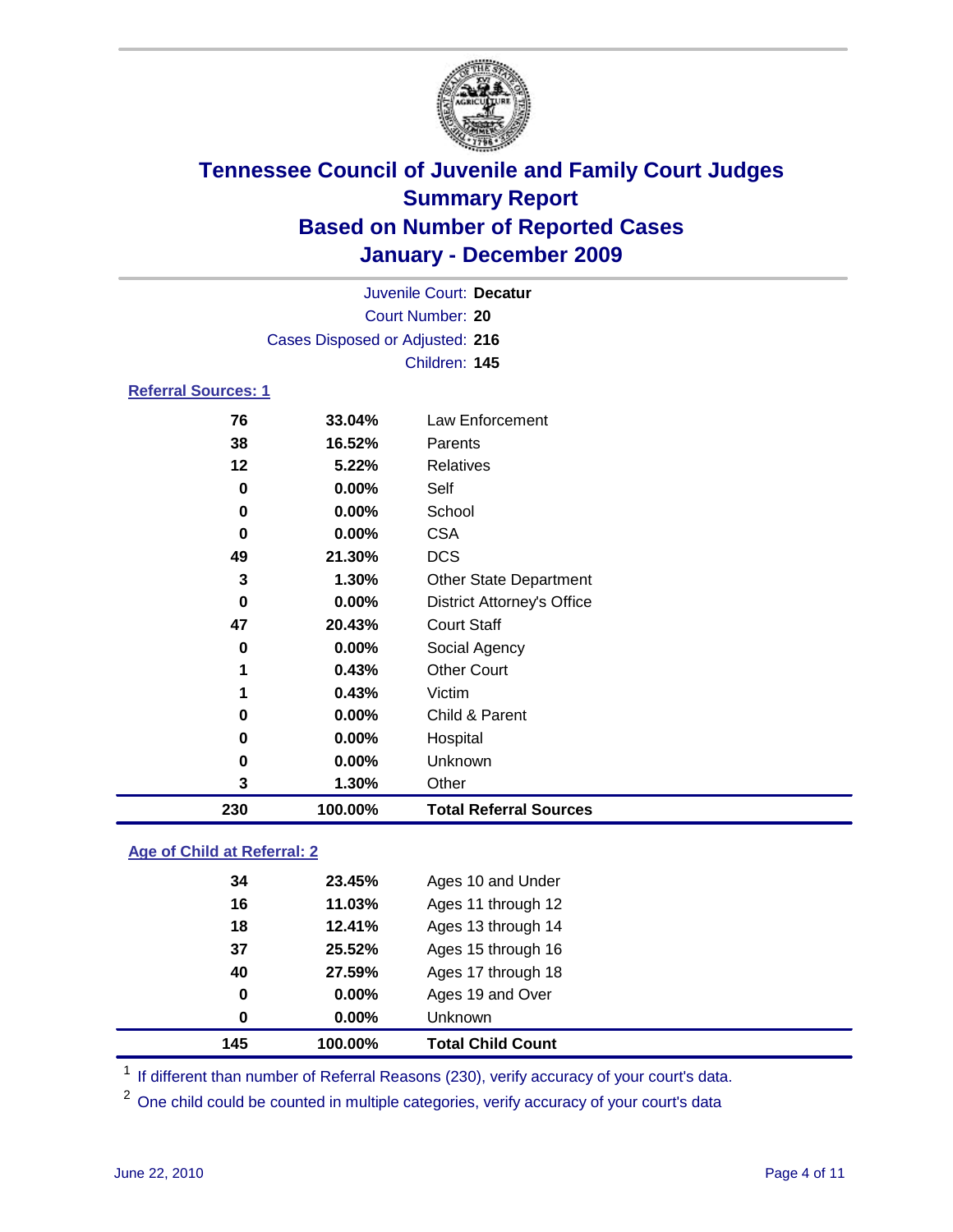

| Juvenile Court: Decatur                 |                                 |                          |  |  |  |
|-----------------------------------------|---------------------------------|--------------------------|--|--|--|
|                                         | Court Number: 20                |                          |  |  |  |
|                                         | Cases Disposed or Adjusted: 216 |                          |  |  |  |
|                                         |                                 | Children: 145            |  |  |  |
| Sex of Child: 1                         |                                 |                          |  |  |  |
| 88                                      | 60.69%                          | Male                     |  |  |  |
| 57                                      | 39.31%                          | Female                   |  |  |  |
| $\mathbf 0$                             | 0.00%                           | Unknown                  |  |  |  |
| 145                                     | 100.00%                         | <b>Total Child Count</b> |  |  |  |
| Race of Child: 1                        |                                 |                          |  |  |  |
| 137                                     | 94.48%                          | White                    |  |  |  |
| 8                                       | 5.52%                           | African American         |  |  |  |
| 0                                       | 0.00%                           | Native American          |  |  |  |
| $\mathbf 0$                             | 0.00%                           | Asian                    |  |  |  |
| $\mathbf 0$                             | 0.00%                           | Mixed                    |  |  |  |
| $\mathbf 0$                             | 0.00%                           | Unknown                  |  |  |  |
| 145                                     | 100.00%                         | <b>Total Child Count</b> |  |  |  |
| <b>Hispanic Origin: 1</b>               |                                 |                          |  |  |  |
| 11                                      | 7.59%                           | Yes                      |  |  |  |
| 134                                     | 92.41%                          | No                       |  |  |  |
| $\mathbf 0$                             | 0.00%                           | Unknown                  |  |  |  |
| 145                                     | 100.00%                         | <b>Total Child Count</b> |  |  |  |
| <b>School Enrollment of Children: 1</b> |                                 |                          |  |  |  |
| 117                                     | 80.69%                          | Yes                      |  |  |  |
| 14                                      | 9.66%                           | <b>No</b>                |  |  |  |
| 14                                      | 9.66%                           | Unknown                  |  |  |  |
| 145                                     | 100.00%                         | <b>Total Child Count</b> |  |  |  |

One child could be counted in multiple categories, verify accuracy of your court's data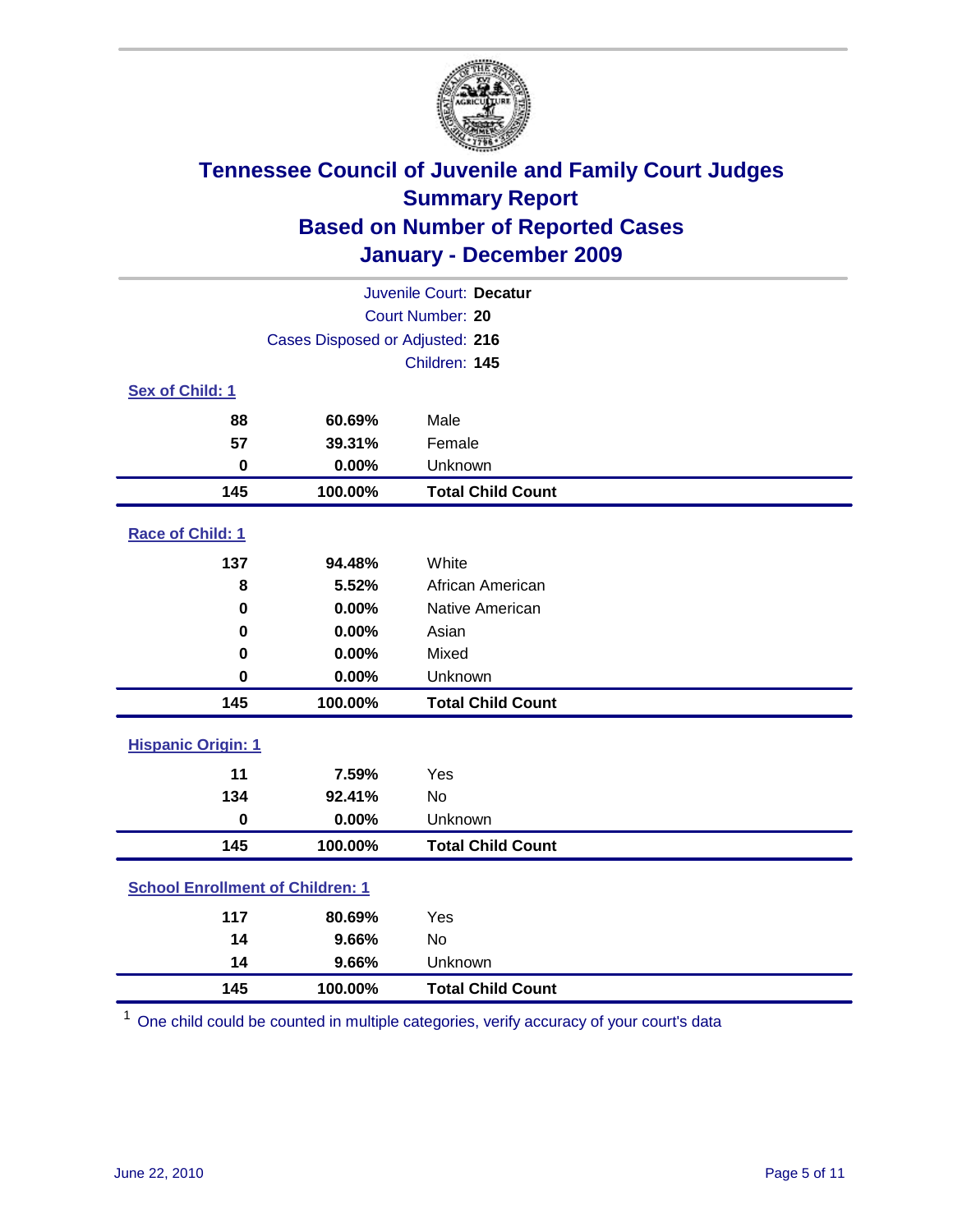

Court Number: **20** Juvenile Court: **Decatur** Cases Disposed or Adjusted: **216** Children: **145**

### **Living Arrangement of Child at Time of Referral: 1**

| 145          | 100.00%  | <b>Total Child Count</b>     |
|--------------|----------|------------------------------|
| 1            | 0.69%    | Other                        |
| 8            | 5.52%    | Unknown                      |
| 1            | 0.69%    | Independent                  |
| 0            | $0.00\%$ | In an Institution            |
| 1            | 0.69%    | In a Residential Center      |
| 0            | $0.00\%$ | In a Group Home              |
| 4            | 2.76%    | With Foster Family           |
| $\mathbf{2}$ | 1.38%    | With Adoptive Parents        |
| 25           | 17.24%   | <b>With Relatives</b>        |
| 12           | 8.28%    | <b>With Father</b>           |
| 65           | 44.83%   | With Mother                  |
| 8            | 5.52%    | With Mother and Stepfather   |
| 1            | 0.69%    | With Father and Stepmother   |
| 17           | 11.72%   | With Both Biological Parents |
|              |          |                              |

### **Type of Detention: 2**

| 216 | 100.00%  | <b>Total Detention Count</b> |  |
|-----|----------|------------------------------|--|
| 0   | $0.00\%$ | Other                        |  |
| 216 | 100.00%  | Does Not Apply               |  |
| 0   | $0.00\%$ | Unknown                      |  |
| 0   | 0.00%    | <b>Psychiatric Hospital</b>  |  |
| 0   | 0.00%    | Jail - No Separation         |  |
| 0   | $0.00\%$ | Jail - Partial Separation    |  |
| 0   | $0.00\%$ | Jail - Complete Separation   |  |
| 0   | 0.00%    | Juvenile Detention Facility  |  |
| 0   | $0.00\%$ | Non-Secure Placement         |  |
|     |          |                              |  |

<sup>1</sup> One child could be counted in multiple categories, verify accuracy of your court's data

<sup>2</sup> If different than number of Cases (216) verify accuracy of your court's data.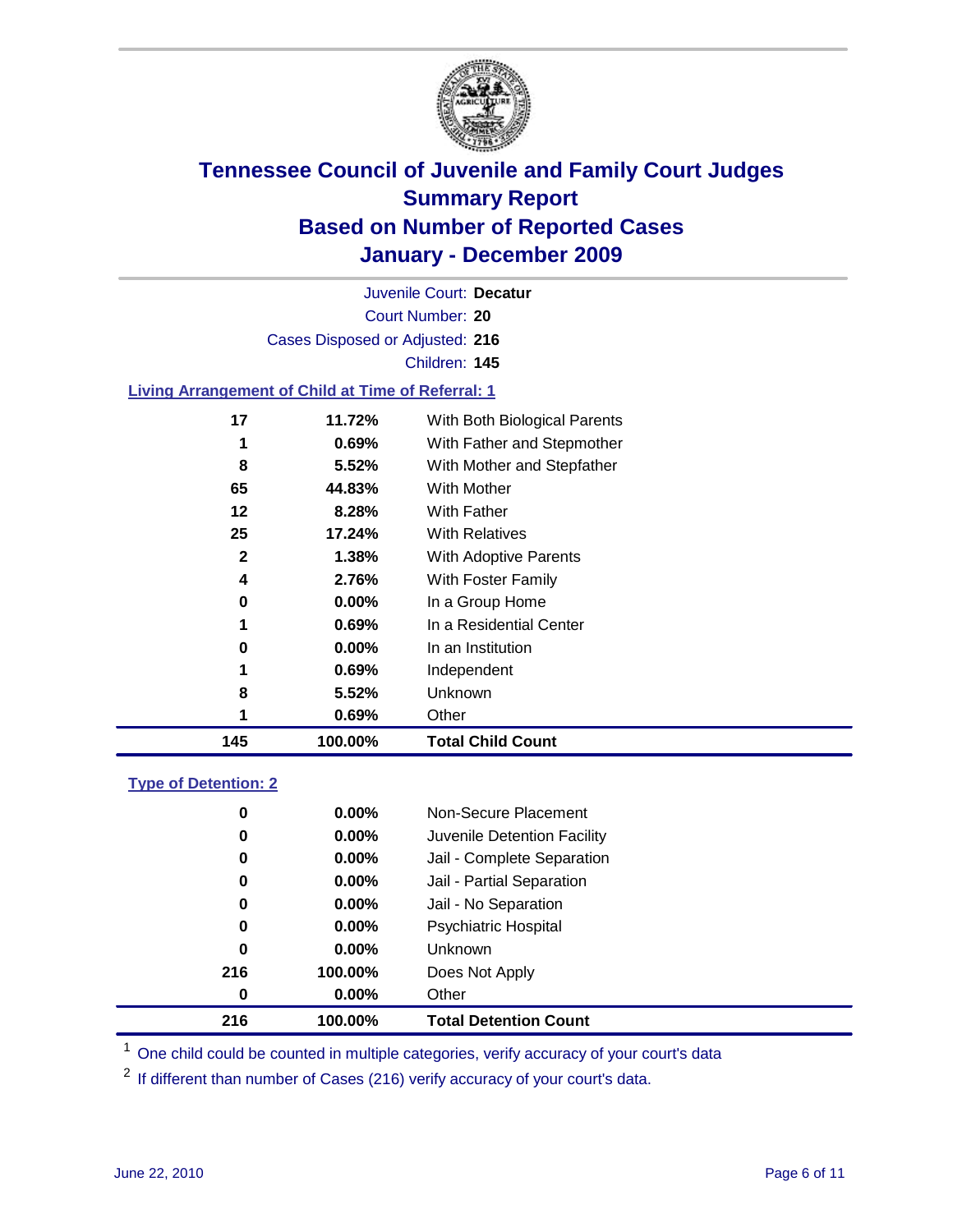

| Juvenile Court: Decatur                            |                                 |                                      |  |  |  |
|----------------------------------------------------|---------------------------------|--------------------------------------|--|--|--|
|                                                    | Court Number: 20                |                                      |  |  |  |
|                                                    | Cases Disposed or Adjusted: 216 |                                      |  |  |  |
|                                                    |                                 | Children: 145                        |  |  |  |
| <b>Placement After Secure Detention Hearing: 1</b> |                                 |                                      |  |  |  |
| $\mathbf 0$                                        | 0.00%                           | Returned to Prior Living Arrangement |  |  |  |
| $\bf{0}$                                           | 0.00%                           | Juvenile Detention Facility          |  |  |  |
| $\bf{0}$                                           | 0.00%                           | Jail                                 |  |  |  |
| 0                                                  | 0.00%                           | Shelter / Group Home                 |  |  |  |
| $\bf{0}$                                           | 0.00%                           | Foster Family Home                   |  |  |  |
| 0                                                  | 0.00%                           | Psychiatric Hospital                 |  |  |  |
| 0                                                  | 0.00%                           | Unknown                              |  |  |  |
| 216                                                | 100.00%                         | Does Not Apply                       |  |  |  |
| $\mathbf 0$                                        | 0.00%                           | Other                                |  |  |  |
| 216                                                | 100.00%                         | <b>Total Placement Count</b>         |  |  |  |
| <b>Intake Actions: 2</b>                           |                                 |                                      |  |  |  |
|                                                    |                                 | <b>Petition Filed</b>                |  |  |  |
| 145                                                | 63.04%                          |                                      |  |  |  |
| 31                                                 | 13.48%                          | <b>Motion Filed</b>                  |  |  |  |
| 39                                                 | 16.96%                          | <b>Citation Processed</b>            |  |  |  |
| 0                                                  | 0.00%                           | Notification of Paternity Processed  |  |  |  |
| 1                                                  | 0.43%                           | Scheduling of Judicial Review        |  |  |  |
| 9                                                  | 3.91%                           | Scheduling of Administrative Review  |  |  |  |
|                                                    | 0.43%                           | Scheduling of Foster Care Review     |  |  |  |
| 0                                                  | 0.00%                           | <b>Unknown</b>                       |  |  |  |
| 1                                                  | 0.43%                           | Does Not Apply                       |  |  |  |
| 3                                                  | 1.30%                           | Other                                |  |  |  |
| 230                                                | 100.00%                         | <b>Total Intake Count</b>            |  |  |  |

<sup>1</sup> If different than number of Cases (216) verify accuracy of your court's data.

<sup>2</sup> If different than number of Referral Reasons (230), verify accuracy of your court's data.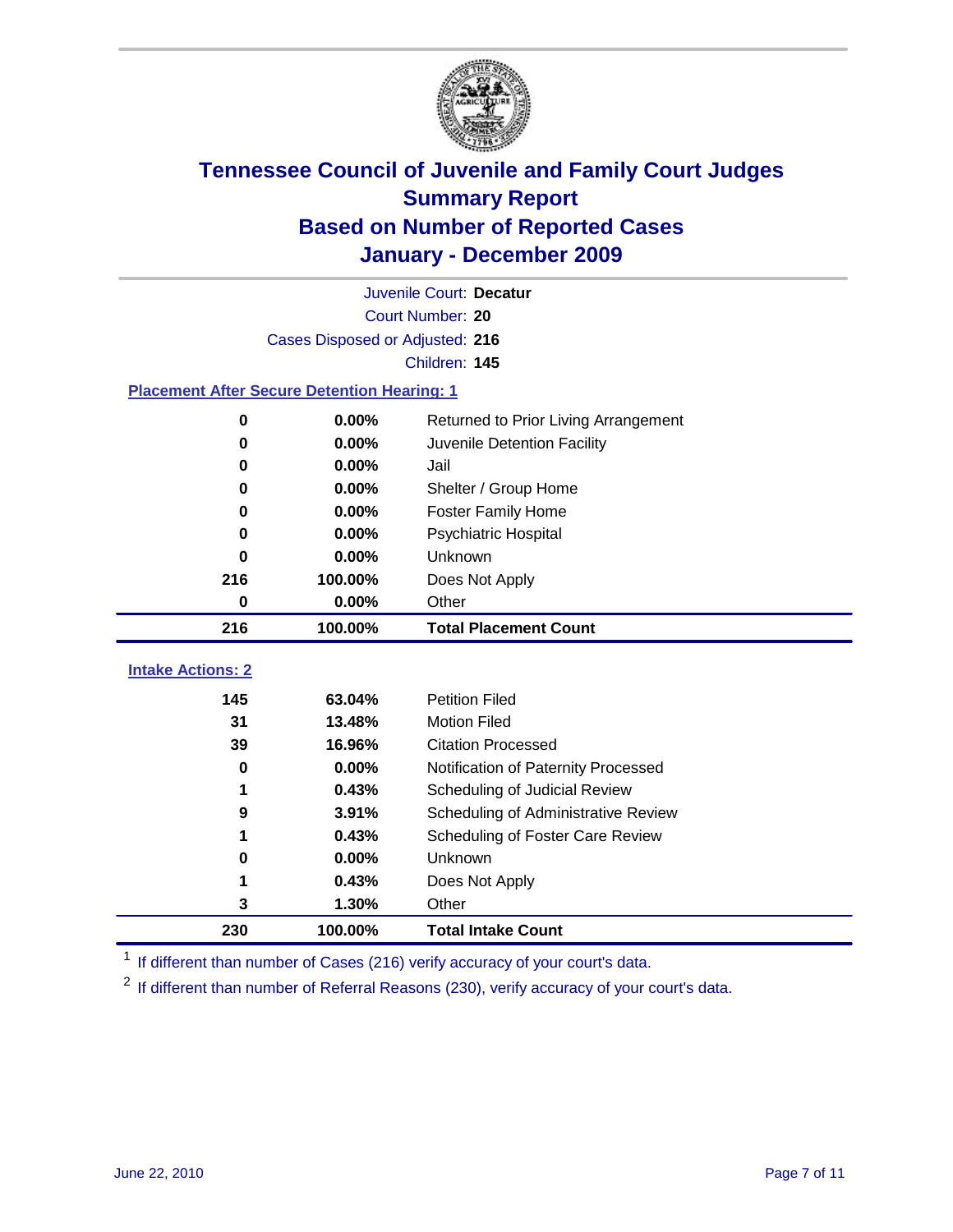

Court Number: **20** Juvenile Court: **Decatur** Cases Disposed or Adjusted: **216** Children: **145**

### **Last Grade Completed by Child: 1**

| 14                                      | 9.66%   | Too Young for School         |
|-----------------------------------------|---------|------------------------------|
| 1                                       | 0.69%   | Preschool                    |
| 6                                       | 4.14%   | Kindergarten                 |
| 4                                       | 2.76%   | 1st Grade                    |
| $\mathbf 2$                             | 1.38%   | 2nd Grade                    |
| 1                                       | 0.69%   | 3rd Grade                    |
| 5                                       | 3.45%   | 4th Grade                    |
| 1                                       | 0.69%   | 5th Grade                    |
| 5                                       | 3.45%   | 6th Grade                    |
| 4                                       | 2.76%   | 7th Grade                    |
| 9                                       | 6.21%   | 8th Grade                    |
| 7                                       | 4.83%   | 9th Grade                    |
| 15                                      | 10.34%  | 10th Grade                   |
| 11                                      | 7.59%   | 11th Grade                   |
| 6                                       | 4.14%   | 12th Grade                   |
| 0                                       | 0.00%   | Non-Graded Special Ed        |
| 1                                       | 0.69%   | <b>GED</b>                   |
| 0                                       | 0.00%   | Graduated                    |
| 0                                       | 0.00%   | <b>Never Attended School</b> |
| 53                                      | 36.55%  | Unknown                      |
| $\bf{0}$                                | 0.00%   | Other                        |
| 145                                     | 100.00% | <b>Total Child Count</b>     |
| <b>Enrolled in Special Education: 1</b> |         |                              |

| 145                                   | 100.00% | <b>Total Child Count</b> |  |  |
|---------------------------------------|---------|--------------------------|--|--|
| 48                                    | 33.10%  | Unknown                  |  |  |
| 94                                    | 64.83%  | No                       |  |  |
| 3                                     | 2.07%   | Yes                      |  |  |
| <u>Embreu III opecial Eugeanon. T</u> |         |                          |  |  |

One child could be counted in multiple categories, verify accuracy of your court's data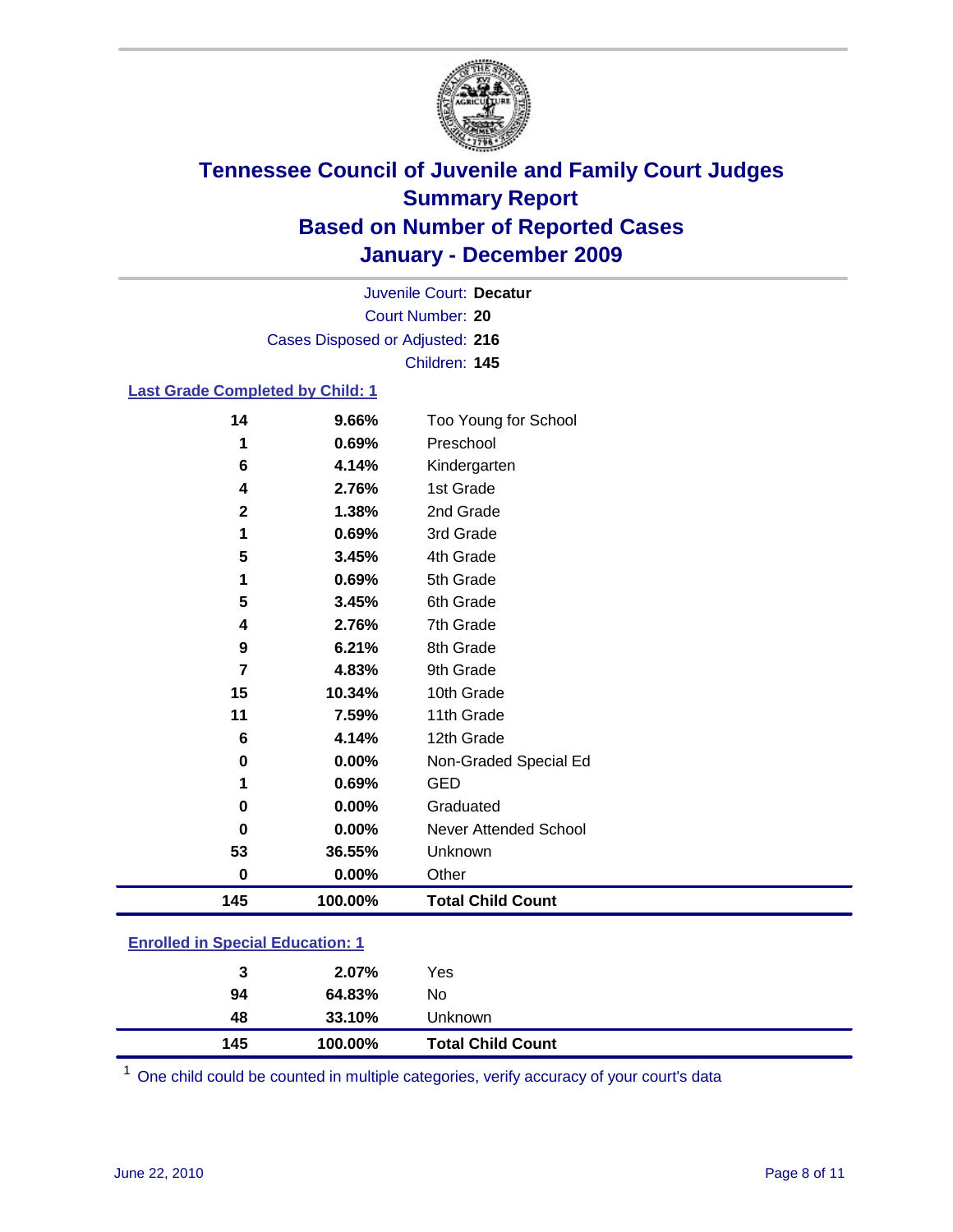

|                              | Juvenile Court: Decatur         |                           |  |  |
|------------------------------|---------------------------------|---------------------------|--|--|
|                              |                                 | Court Number: 20          |  |  |
|                              | Cases Disposed or Adjusted: 216 |                           |  |  |
|                              | Children: 145                   |                           |  |  |
| <b>Action Executed By: 1</b> |                                 |                           |  |  |
| 230                          | 100.00%                         | Judge                     |  |  |
| $\bf{0}$                     | $0.00\%$                        | Referee                   |  |  |
| 0                            | 0.00%                           | <b>YSO</b>                |  |  |
| 0                            | 0.00%                           | Other                     |  |  |
| 0                            | 0.00%                           | Unknown                   |  |  |
| 230                          | 100.00%                         | <b>Total Action Count</b> |  |  |

### **Formal / Informal Actions: 1**

| 43  | 18.70%   | Dismissed                                        |
|-----|----------|--------------------------------------------------|
| 27  | 11.74%   | Retired / Nolle Prosequi                         |
| 28  | 12.17%   | <b>Complaint Substantiated Delinquent</b>        |
| 13  | 5.65%    | <b>Complaint Substantiated Status Offender</b>   |
| 10  | 4.35%    | <b>Complaint Substantiated Dependent/Neglect</b> |
| 0   | $0.00\%$ | <b>Complaint Substantiated Abused</b>            |
| 0   | $0.00\%$ | <b>Complaint Substantiated Mentally III</b>      |
| 0   | $0.00\%$ | Informal Adjustment                              |
| 1   | 0.43%    | <b>Pretrial Diversion</b>                        |
| 3   | 1.30%    | <b>Transfer to Adult Court Hearing</b>           |
| 0   | $0.00\%$ | Charges Cleared by Transfer to Adult Court       |
|     | 0.43%    | Special Proceeding                               |
| 13  | 5.65%    | <b>Review Concluded</b>                          |
| 67  | 29.13%   | Case Held Open                                   |
| 24  | 10.43%   | Other                                            |
| 0   | $0.00\%$ | Unknown                                          |
| 230 | 100.00%  | <b>Total Action Count</b>                        |

<sup>1</sup> If different than number of Referral Reasons (230), verify accuracy of your court's data.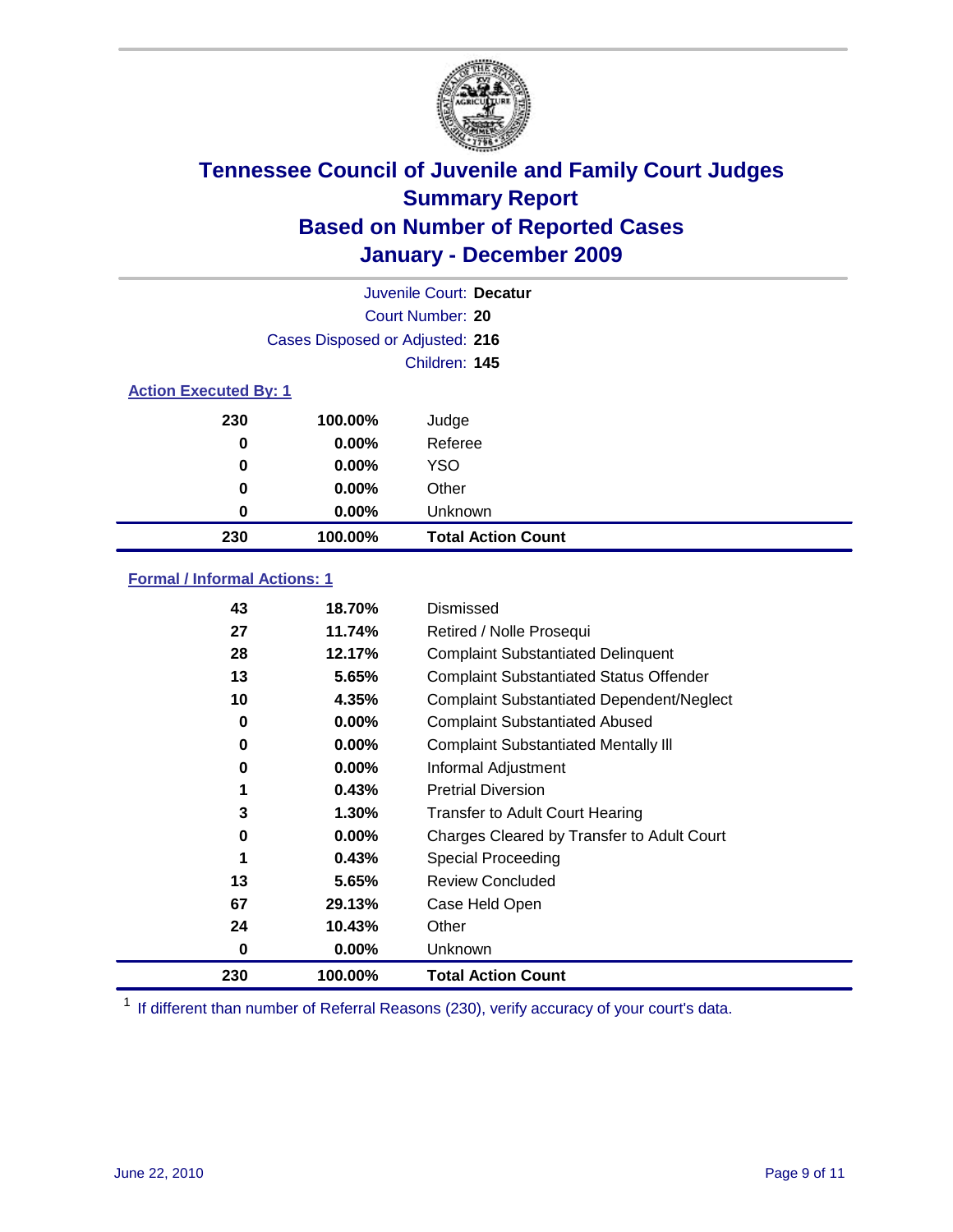

|                       |                                 | Juvenile Court: Decatur                               |
|-----------------------|---------------------------------|-------------------------------------------------------|
|                       |                                 | Court Number: 20                                      |
|                       | Cases Disposed or Adjusted: 216 |                                                       |
|                       |                                 | Children: 145                                         |
| <b>Case Outcomes:</b> |                                 | There can be multiple outcomes for one child or case. |
| 42                    | 14.33%                          | <b>Case Dismissed</b>                                 |
| 25                    | 8.53%                           | Case Retired or Nolle Prosequi                        |
| $\mathbf 0$           | 0.00%                           | Warned / Counseled                                    |
| 65                    | 22.18%                          | Held Open For Review                                  |
| 14                    | 4.78%                           | Supervision / Probation to Juvenile Court             |
| 0                     | 0.00%                           | <b>Probation to Parents</b>                           |
| 14                    | 4.78%                           | Referral to Another Entity for Supervision / Service  |
| 5                     | 1.71%                           | Referred for Mental Health Counseling                 |
| 1                     | 0.34%                           | Referred for Alcohol and Drug Counseling              |
| 0                     | 0.00%                           | Referred to Alternative School                        |
| 0                     | 0.00%                           | Referred to Private Child Agency                      |
| 2                     | 0.68%                           | Referred to Defensive Driving School                  |
| 0                     | 0.00%                           | Referred to Alcohol Safety School                     |
| 0                     | 0.00%                           | Referred to Juvenile Court Education-Based Program    |
| 0                     | 0.00%                           | Driver's License Held Informally                      |
| 0                     | 0.00%                           | <b>Voluntary Placement with DMHMR</b>                 |
| 1                     | 0.34%                           | <b>Private Mental Health Placement</b>                |
| 0                     | 0.00%                           | <b>Private MR Placement</b>                           |
| 0                     | 0.00%                           | Placement with City/County Agency/Facility            |
| 0                     | 0.00%                           | Placement with Relative / Other Individual            |
| 29                    | 9.90%                           | Fine                                                  |
| 13                    | 4.44%                           | <b>Public Service</b>                                 |
| 3                     | 1.02%                           | Restitution                                           |
| 0                     | 0.00%                           | <b>Runaway Returned</b>                               |
| 4                     | 1.37%                           | No Contact Order                                      |
| 0                     | 0.00%                           | Injunction Other than No Contact Order                |
| 0                     | 0.00%                           | <b>House Arrest</b>                                   |
| 1                     | 0.34%                           | <b>Court Defined Curfew</b>                           |
| 0                     | 0.00%                           | Dismissed from Informal Adjustment                    |
| 0                     | 0.00%                           | <b>Dismissed from Pretrial Diversion</b>              |
| 0                     | 0.00%                           | Released from Probation                               |
| 1                     | 0.34%                           | <b>Transferred to Adult Court</b>                     |
| 0                     | $0.00\%$                        | <b>DMHMR Involuntary Commitment</b>                   |